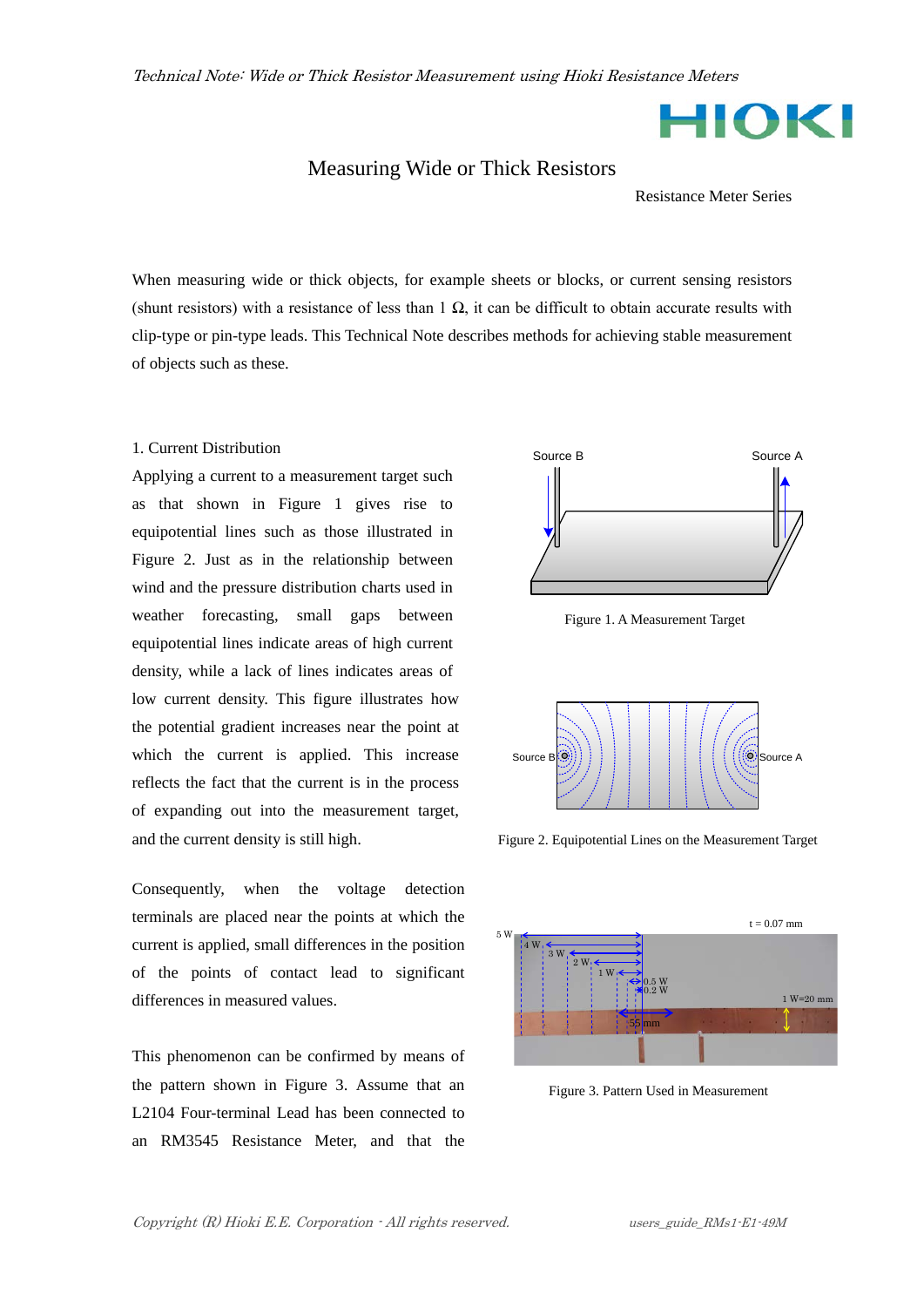resistance value of a pattern with a length of 55 mm will be measured. The positions of the L2104's voltage detection terminals will be fixed, while the positions of the current application terminals will be varied (see Figures 4 through 6).

\*RM3545 settings: 10 m $\Omega$  range, SLOW1 speed, OVC on



Figure 4. Measurement Positions (Current Application Terminal Positions [Lower Edge])



Figure 5. Measurement Positions (Current Application Terminal Positions [Center])



Copyright (R) Hioki E.E. Corporation - All rights reserved. users\_guide\_RMs1-E1-49M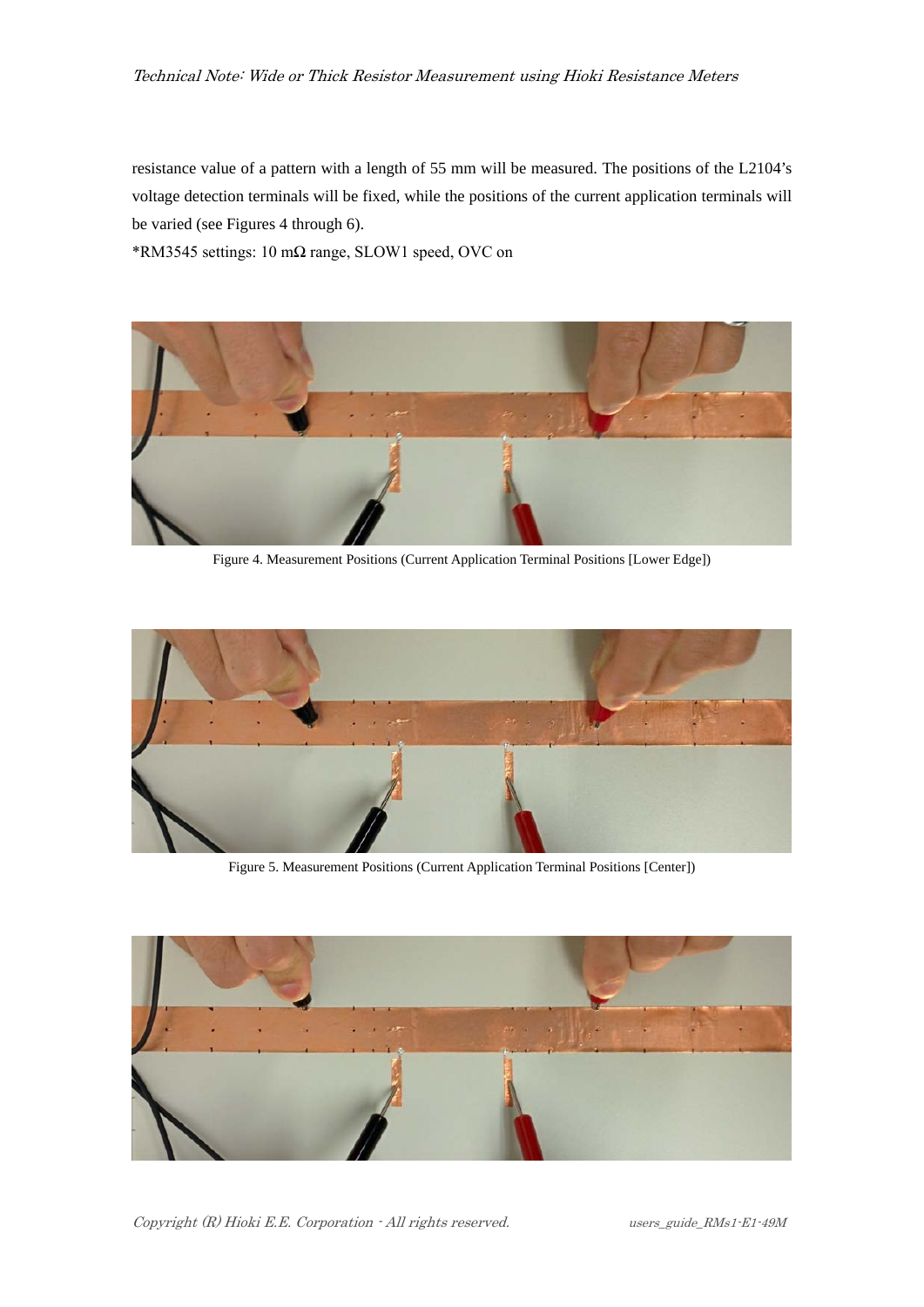Figure 6. Measurement Positions (Current Application Terminal Positions [Top Edge])

Table 1 and Figure 7 list and illustrate the measurement results, respectively. By separating the current application terminals and the voltage detection terminals by at least 3 W, the resistance value was stabilized. When the current application terminals and voltage detection terminals are placed close together, there is a significant amount of variation in the resistance values detected at the top and bottom edges, but roughly the same values are obtained once the terminals are separated by an adequate distance.

| Distance between terminals <sup>1</sup> | Current application terminal position |                    |          |
|-----------------------------------------|---------------------------------------|--------------------|----------|
|                                         | <b>Center</b>                         | <b>Bottom</b> edge | Top edge |
| 0.2 W                                   | 1.218.32                              | 1.423.89           | 1.099 13 |
| 0.5 W                                   | 1.234 30                              | 1.287 91           | 1.176.15 |
| 1.0 W                                   | 1.232.06                              | 1.240.40           | 1.21795  |
| 2.0 W                                   | 1.229 17                              | 1.229 81           | 1.229 38 |
| 3.0 W                                   | 1.229 10                              | 1.229 27           | 1.229 70 |
| 4.0 W                                   | 1.228 90                              | 1.229 25           | 1.229 80 |
| 5.0 W                                   | 1.229 02                              | 1.229 31           | 1.230 07 |

Table 1. Distances between Current Application Terminals and Voltage Detection Terminals and Associated Resistance Values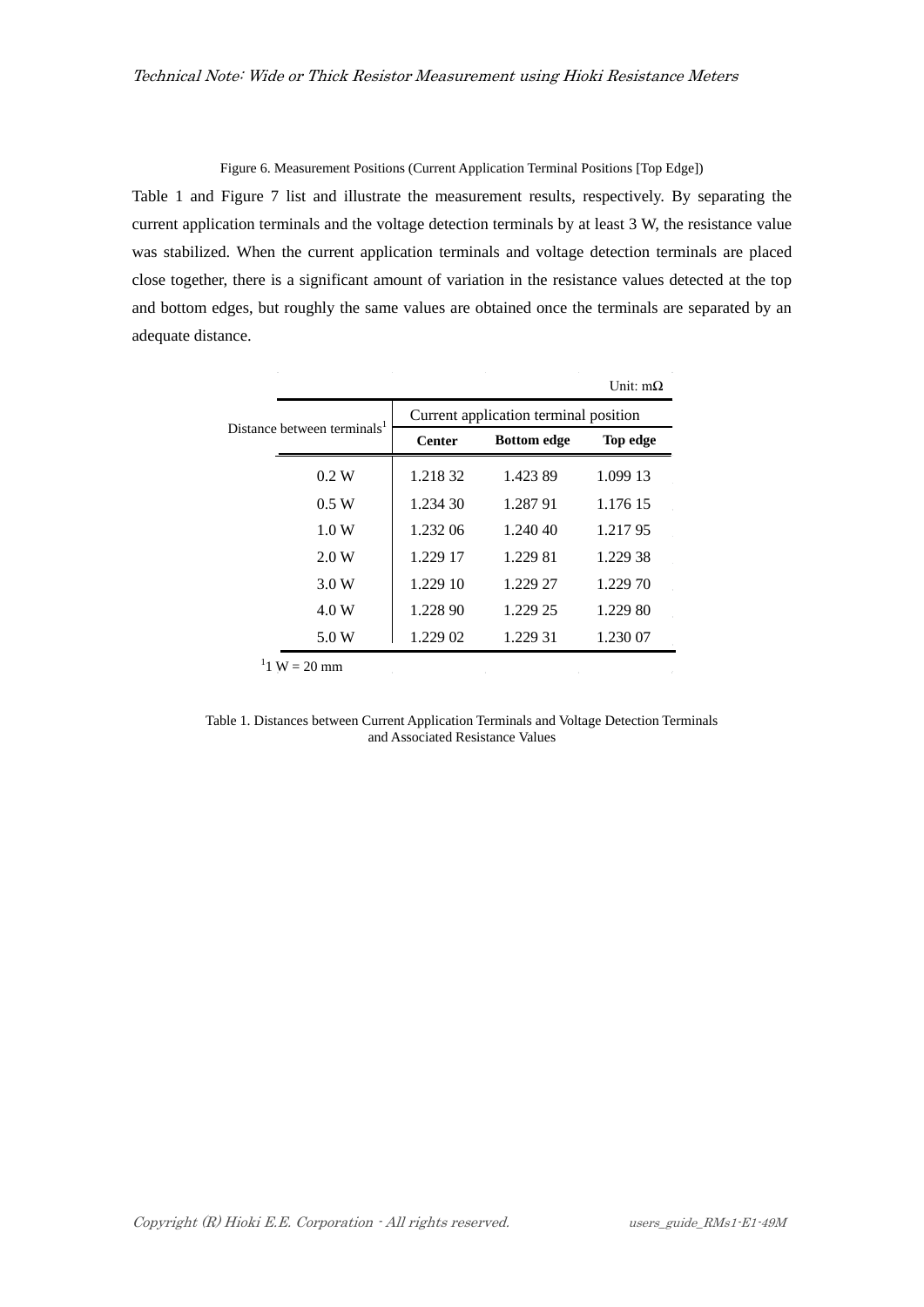

Distance between current application terminals and voltage detection terminals [mm] **-**

Figure 7. Distances between Current Application Terminals and Voltage Detection Terminals and Associated Resistance Values

## 2. Differences in Measured Values due to Measurement Leads

The previous section examined differences in measured values caused by differences in current distribution. This section looks at differences in measured values caused by the use of various measurement leads. Assume that a 9772 Pin Type Lead (with a pin pitch of 2.5 mm; see Figure 8) and an L2103 Pin Type Lead (with a pin pitch of 0.2 mm; see Figure 9) have been connected to an RM3545 Resistance Meter to measure the resistance value (at the center) of a pattern with a length of 55 mm (see Figure 3).



Copyright (R) Hioki E.E. Corporation - All rights reserved. users\_guide\_RMs1-E1-49M